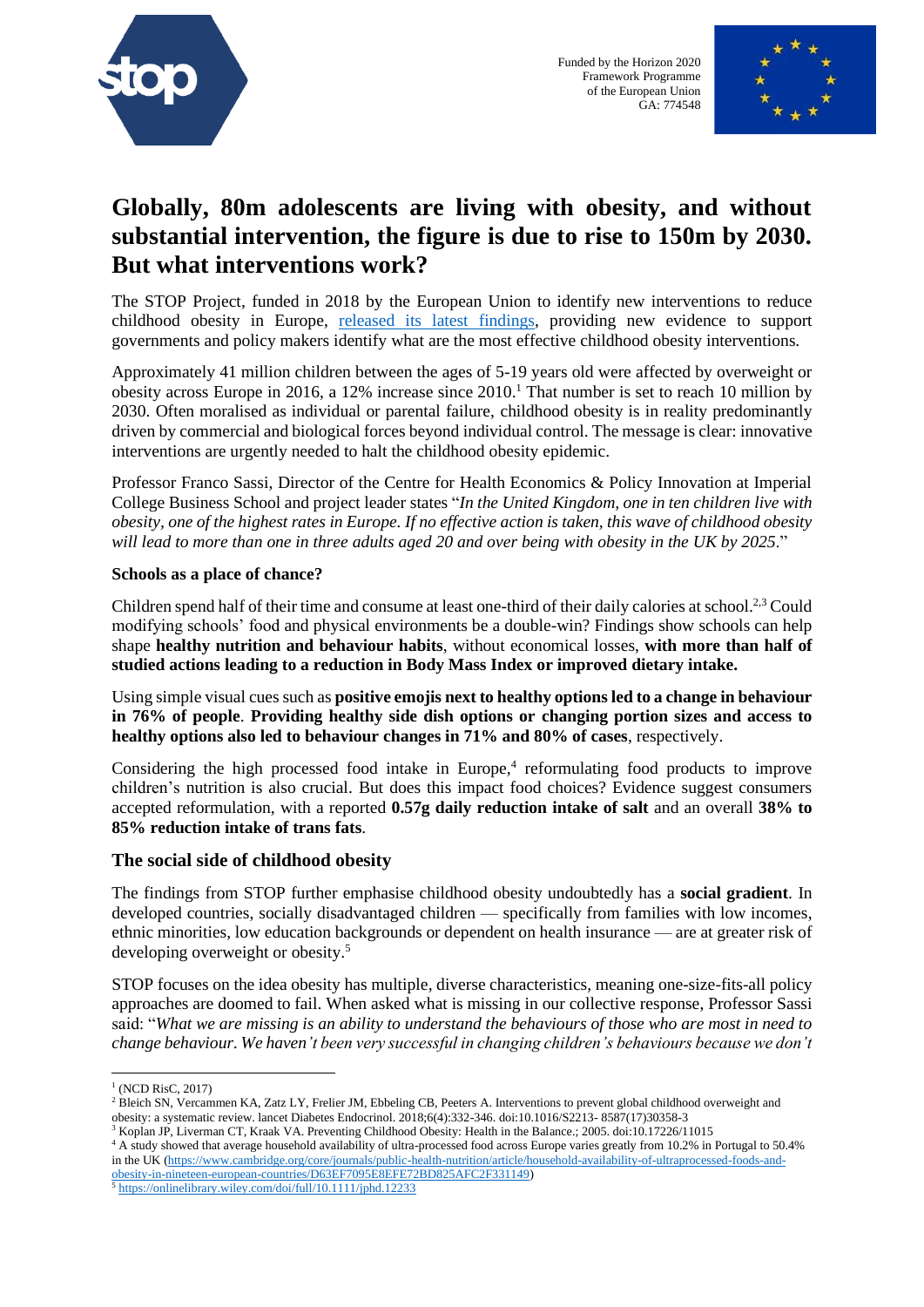

Funded by the Horizon 2020 Framework Programme of the European Union GA: 774548



*take their perspectives into account. The behaviours of children from low socio-economic backgrounds are the ones we understand the least, and the drivers of those behaviours are what we need to change if we want to make a significant difference in childhood obesity*."

**[End]**